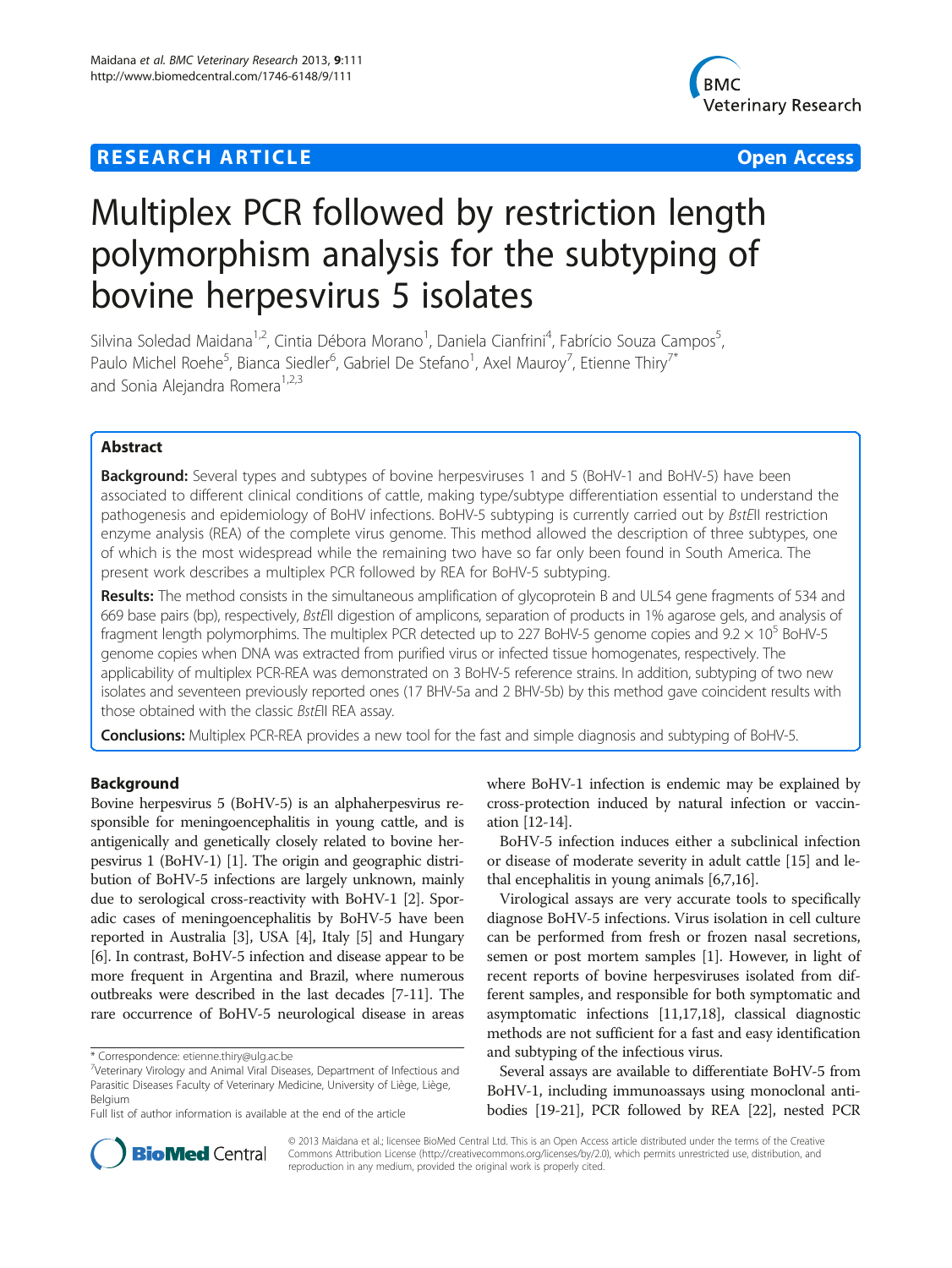[[13](#page-5-0)], multiplex PCR [[23](#page-5-0)-[25](#page-5-0)], random amplified polymorphic DNA (RAPD) [[26](#page-6-0)], and multiple PCR sequencing assays [\[27\]](#page-6-0). Moreover, BstEII restriction enzyme analysis (REA) of the complete virus genome can differentiate between BoHV-5 subtypes; but the technique is laborious and needs substantial amounts and quality of viral DNA [[28,29\]](#page-6-0). In addition, a recently described UL27PCR-REA [[11](#page-5-0)] assay has been shown to differentiate between BoHV-5 subtypes a and b but it cannot differentiate the subtype c.

We here describe a molecular technique that allows the detection and differentiation of all BoHV-5 subtypes. We also report the identification and characterization of two new BoHV-5 isolates from the Argentinean Provinces of Buenos Aires and Chaco. One of them corresponds to a symptomatic case obtained during an outbreak of neurological disease in a cattle herd, while the other corresponds to a non symptomatic case isolated from a bovine semen sample.

This development could be epidemiologically relevant in areas where BoHV-5 infection is endemic, and provides a new tool for the fast diagnosis and subtyping of BoHV-5.

# Results

#### Differential PCR for BoHV1 and BoHV5

The new virus isolates 674 and 2010 were tested by multiplex PCR [[24\]](#page-5-0) and shown to be BoHV-5.

#### REA

One of the new field isolates (2010) showed a BstEII REA pattern similar to reference strain N569, which is the BoHV-5a prototype, and the other (674) showed a pattern similar to reference strain A663, the BoHV-5b prototype (Figure 1). A double 3 kb band was observed in the first case, but it fell outside of the area used for subtype classification.

# Determination of a differential restriction site for a and c subtypes

Fragments (500 bp) of the UL54 gene from BoHV-5 subtypes a (N569), b (A663 reference strain) and c (ISO97/89) were sequenced. Sequence alignment revealed a point mutation (G to A) in the BstEII restriction site for subtype c (1879 nt position, NC\_005261.2), as compared to subtype a, responsible for the variation in the REA pattern (Figure [2](#page-2-0)). This point mutation did not result in an amino acid change.

#### Multiplex UL27/UL54 PCR and BstEII restriction analysis

In the new assay developed in this work, the differential expected band pattern for each of the three BoHV-5 subtypes after multiplex PCR-REA is shown in Figure [3.](#page-2-0) The PCR products after digestion showed different cleaved combinations. The band of 669 bp is cleaved into two bands of 408 and 248 bp. Moreover the band of 534 bp is cleaved into two bands of 382 and 152 bp. Isolates 674 and 2010 showed band patterns similar to BoHV-5b and BoHV-5a



prototypes, respectively (Figure [4](#page-3-0)). In addition, when DNA of the three different BoHV-1 subtypes was used as template, amplification products could not be digested by BstEII (data not shown).

#### Sensitivity of the test

The multiplex PCR assay detected as few as 305 to 455 ng/μl of purified BoHV-5 DNA or approximately 203 to 303 genome copies. In the case of DNA extracted from infected tissue homogenates the assay detected down to 9.200 genome copies.

# **Discussion**

In countries like Argentina and Brazil where circulation of BoHV-5 is high and viral subtypes not described elsewhere in the world occur, there is a need for rapid and easy diagnostic tools which allow the classification of viral species and subtypes. In this work, a new multiplex PCR-REA that easily identifies all BoHV-5 subtypes was developed and improves previous assay reported by Claus [\[24\]](#page-5-0). The latter can be used as a confirmatory test for the detection of this virus and only allows species differentiation between BoHV-1 and BoHV-5, while our multiplex PCR – REA permits simultaneous subtyping of the isolates. This method was applied to 17 previously characterized virus isolates [\[11](#page-5-0)] and 2 newly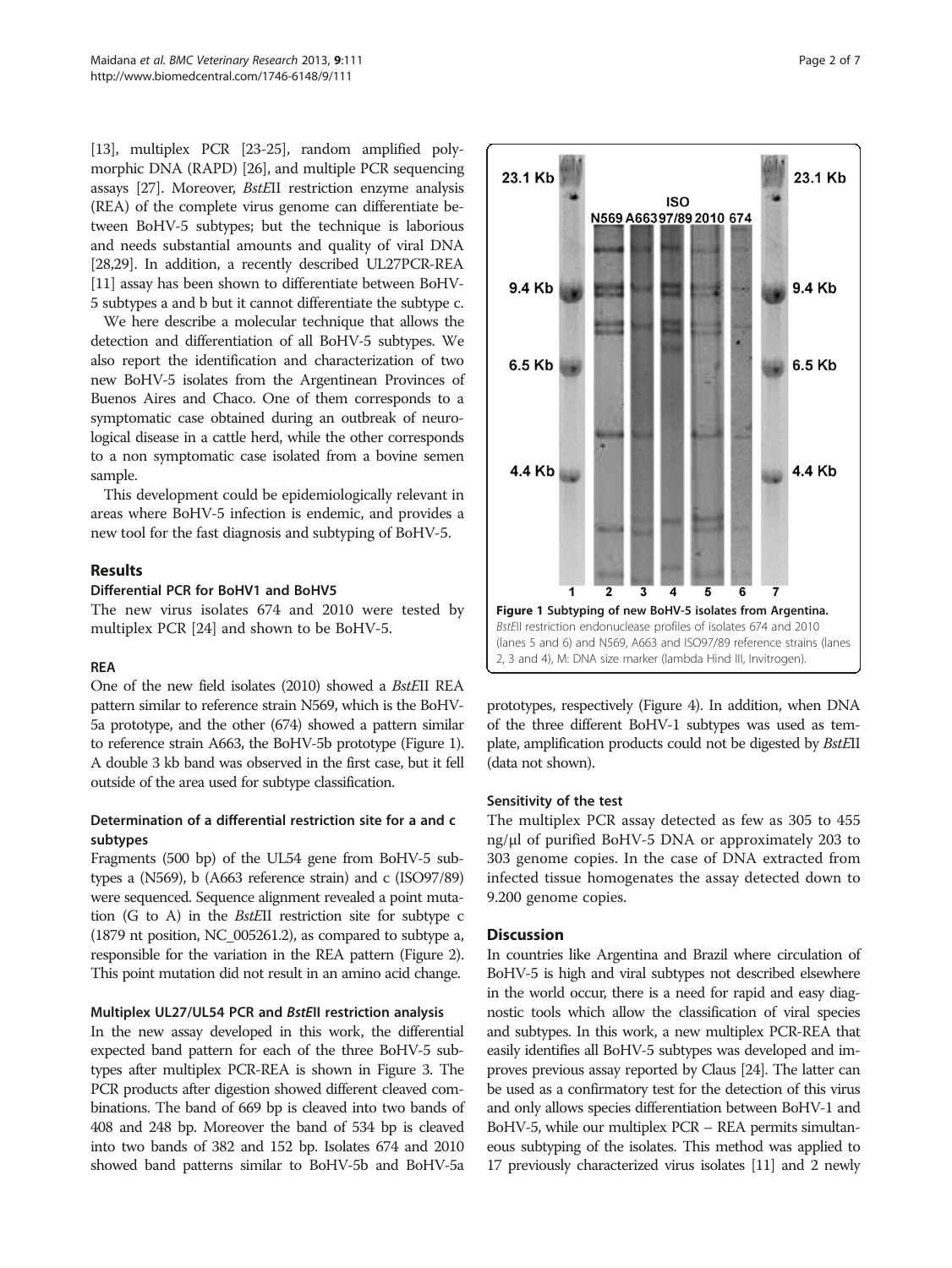<span id="page-2-0"></span>

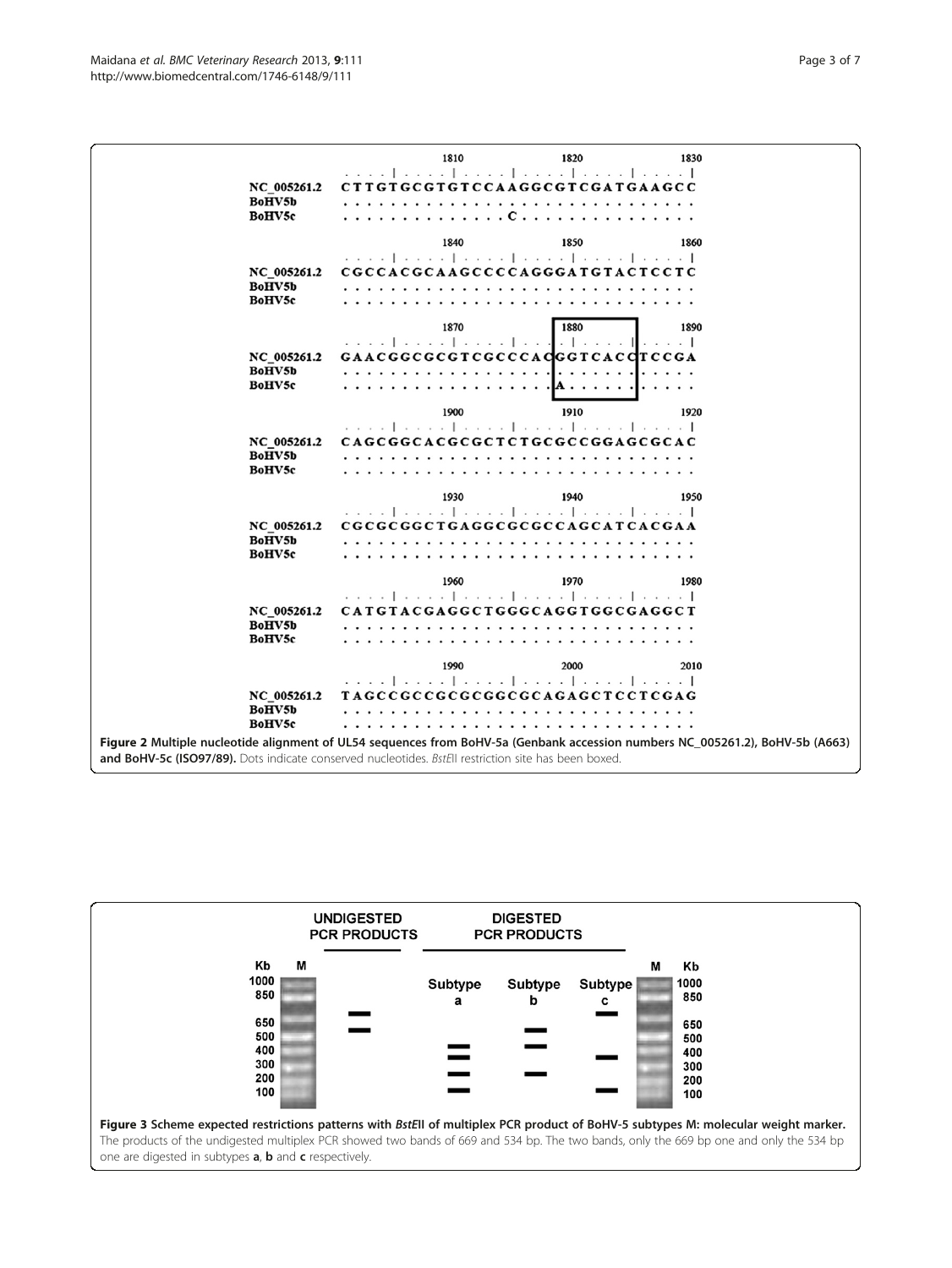<span id="page-3-0"></span>

identified ones. Results were identical to those obtained with the classical BoHV-5 subtyping technique (BstEII restriction profile of the entire genome). When different BoHV-1 subtypes were used as template for this multiplex PCR-REA, fragments of different molecular weight, as compared to BoHV-5, were obtained. Multiplex PCR-REA is more sensitive, faster, less laborious and more economical than the traditional whole genome restriction analysis, and can detect DNA both from purified virus and tissues.

The protocol uses two pairs of primers for the simultaneous amplification of UL27 and UL54 segments. Due to the molecular weight differences in the amplified fragments after digestion, it is possible to clearly distinguish the characteristic bands of each subtype by visual analysis of agarose gels. Amplicon sequencing allowed to find the point mutation responsible for the change on the restriction site of the enzyme BstEII and thus, for the different profiles obtained for a and c subtypes (G-1879 nt-A genbank accession number: NC\_005261.2). This mutation was, until now, only observed in subtype c (ISO97/89) strain, isolated in Brazil [[29](#page-6-0)]. We showed here the analysis of one out of two BoHV-5c subtypes reported until now in the world.

The method showed a detection sensitivity of 227 BoHV-5 genome copies of purified virus and  $9.2 \times 10^5$  BoHV-5 genome copies from tissue samples.

Nineteen BoHV-5 field isolates, including two newly identified ones, were subtyped using the described method. One of the two new isolates included in this work was isolated from cryopreserved bovine semen. To our knowledge, this is the first report of BoHV-5 virus identification from semen in Argentina. This sample was classified as subtype b by multiplex PCR-REA, constituting the last and one of the three BoHV-5b isolates characterized so far. Although no virulence differences between a and b subtypes have been found [[30](#page-6-0)], subtype identification is relevant to understand virus genetic variability and contribute to molecular epidemiology studies. Noteworthy, the virally contaminated semen was harvested from an apparently healthy bull. This finding agrees with similar results obtained in Brazil and Australia [\[17,18\]](#page-5-0). Whether BoHV-5 transmitted to a cow via artificial insemination (AI) can cause neurological disorders in the recipient remains to be determined. Given the widespread use of AI to diversify cattle stocks, detection of animal viruses in semen, either by virus isolation or PCR, is crucial. In conclusion, the multiplex PCR-REA described in this work provides a new tool for the fast diagnosis and subtyping of BoHV-5. This development can aid in the understanding and control of these detrimental bovine viral infections.

# Conclusion

Fast and easy tools for the characterization of BoHV-5 viral isolates are required. Since, due to technical limitations, sequencing is not an option, the multiplex PCR – REA system described in this work provides an attractive tool for the improved control of BoHV-5 viral infections.

#### **Methods**

#### Cell culture and virus isolates

During a routine health test, a BoHV-5-positive semen sample was obtained in 2010 from a clinically healthy bovine from the Argentinean Province of Chaco (isolate 674). The semen sample was diluted 1:6 in fetal calf serum (FCS) and inoculated onto bovine testis cells in minimal essential medium (MEM) containing 10% FCS. Cells were incubated at 37 $\degree$ C in a 5%  $\degree$ CO<sub>2</sub> atmosphere, and daily checked for cytopathic effects (CPE). The second characterized isolate was obtained from an animal of about 4 months of age at weaning stage from the Argentine Province of Buenos Aires isolated in 2010 (isolate 2010). A typical outbreak with nervous symptoms and 20% lethality occurred in the 50-catle herd to which this calf belonged. One gram of brain tissue of this animal was homogenized, suspended in MEM containing 10% FCS and clarified at 11 000  $\times$  g for 20 min at 4°C. Then, half of the supernatant was inoculated into bovine testis cells in MEM containing 10% FCS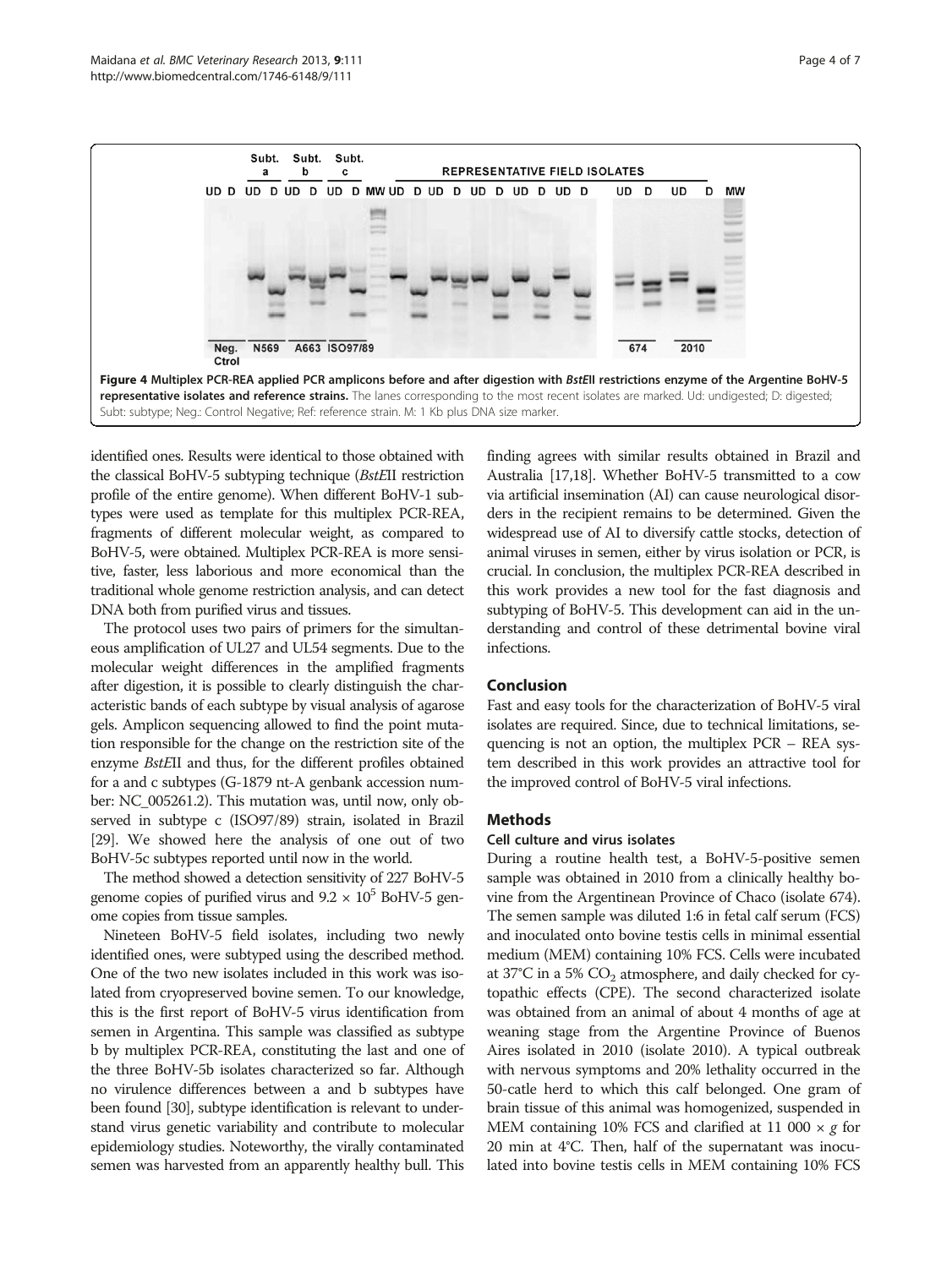and the other half was used for DNA extraction. Isolates 674 and 2010 originated therefore from samples sent to diagnostic laboratories for routine testing and are not subjected to a prior approval by the animal welfare committee. Three BoHV-5 reference strains were used as subtype controls: N569 (BoHV-5a), A663 (BoHV-5b) and ISO 97/87 (BoHV-5c). After standardization of the multiplex PCR assay, the method was tested on the two new isolates mentioned above and 17 previously characterized BoHV-5 (16 BoHV-5a and 1 BoHV-5b) field isolates [\[11\]](#page-5-0).

#### DNA extraction for PCR

The infected cell culture supernatant from semen and the supernatant of homogenized tissue of the BoHV-5 positive sample were subjected to DNA extraction using QIAamp DNA Mini kit (Qiagen, Hilden, Germany) according to the manufacturer's protocol. Purified DNA was stored at - 20°C until testing. DNA concentration was deduced from absorbance measured in a spectrophotometer.

#### Differential PCR for BoHV-1 and BoHV-5

To identify the viral species of isolates 674 and 2010, the multiplex PCR designed by Claus and collaborators [\[24](#page-5-0)] was carried out. Amplification products were of 354 bp and 159 bp for BoHV-1 and BoHV-5, respectively. Products were analyzed on 1% agarose gel electrophoresis, stained with ethidium bromide (0.5 μg/ml) in TBE buffer (89 mM Tris, 89 mM boric acid, 2 mM EDTA, pH8.4), and visualized under UV light.

# Classic subtyping of BoHV-5 by restriction endonuclease analysis (REA)

Field isolates 674 and 2010 were inoculated in tissue culture flaks  $(175 \text{ cm}^2)$  with nearly confluent, overnight grown MDBK (Madin Darby bovine kidney) monolayers, at a multiplicity of infection of 0.1, and incubated at 37°C and 5% CO2. Post infection cultures were frozen at −80°C. After two successive rounds of freezing and thawing, clarification was carried out at 3000 rpm for 20 min at 4°C. Purification and extraction of viral DNA was performed as detailed by Maidana et al. [[11](#page-5-0)].

Four μg of viral DNA from each reference strain and field isolate (2010 and 674) were incubated overnight with BstEII restriction enzyme (1U) under the conditions recommended by the manufacturer (Promega, Wisconsin, USA). Digestion products were separated overnight by electrophoresis on 0.7% agarose gels at 50 V using TBE buffer. Gels were stained with ethidium bromide and photographed under UV light.

# Identification of differential restriction sites between subtype a and c

Although differential PCRs to discriminate between BoHV-1 and BoHV-5, or between BoHV5a and b subtypes have

been developed [\[11,24](#page-5-0)], subtype c is still indistinguishable by these techniques. In silico analysis showed that a site included in the open reading frame of the UL54 gene serves to differentiate subtype c from the other two. Primers were designed based on the published sequence of BoHV-5 (Genbank accession number: NC\_005261.2) (UL54F: TAT-AAC-CCC-CTC-AAC-AAA-AT (nt 1631 to 1650) and UL54R: TCT-GCG-AGT-ACC-AGG-TGC-CG nt 2280 to 2300). DNA sequence analysis to locate polymorphic regions within the UL54 target gene was performed using Vector NTI Suite version 8.0 (Invitrogen, Merelbeke, Belgium).

# The assay was performed with purified DNA from strains of different subtypes

Amplification was carried out in a 50 μl reaction mix containing 5 ng of template DNA, Taq DNA polymerase buffer (NEB, Ipswich, MA, USA), 2 mM MgCl<sub>2</sub>, 6% DMSO, 200 μM dNTPs, 0.3 μM of both forward and reverse primers and 1U Taq DNA polymerase (NEB). Annealing temperatures were optimized for each primer pair. The PCR program consisted of 10 min at 96°C, followed by 35 cycles of 1 min at 96°C; 1 min at 58°C and 1 min at 72°C with a final extension step of 10 min at 72°C.The resulting products were separated by electrophoresis in 1% agarose gels and visualized under UV light after ethidium bromide staining. Amplified products were purified using Illustra GFX<sup>™</sup> PCR, DNA and gel band purification kit (GE Healthcare, Diegem, Belgium). The quality of all DNA preparations was evaluated by agarose gel electrophoresis. Sequencing reactions were performed with BigDye Terminator v3.0 kit (Applied Biosystems, Lennik, Belgium) and analyzed in an ABI Prism 3730 DNA Analyzer (Applied Biosystems).

Each PCR product of reference strains was sequenced twice in both directions using forward and reverse primers. Nucleotide and predicted amino acid sequences were edited; aligned and analyzed with BioEdit version 7.0.5.3 [[31](#page-6-0)] to determine single nucleotide polymorphisms at BstEII restriction sites.

#### Multiplex PCR-REA assay for BoHV-5 subtyping

UL27 PCR assay [[11](#page-5-0)] was modified for easy discrimination between three BoHV-5 subtypes. The above described UL54 primers that amplify a fragment of 669 bp were incorporated into the UL27 PCR [\[11\]](#page-5-0). As template, total genomic material of the three subtypes of BoHV-5 was used. The expected results of this multiplex PCR are two bands of 669 bp and 534 bp, respectively. The reaction mix with two pair primers (UL54F-UL54R, UL27F-UL27R) and the PCR program used were the same as described above.

Aliquots (25 μl) of the PCR products were incubated with BstEII, while the remaining 25 <sup>μ</sup>l were used as undigested control. The resulting products were separated by electrophoresis in 1% agarose gels and visualized under UV light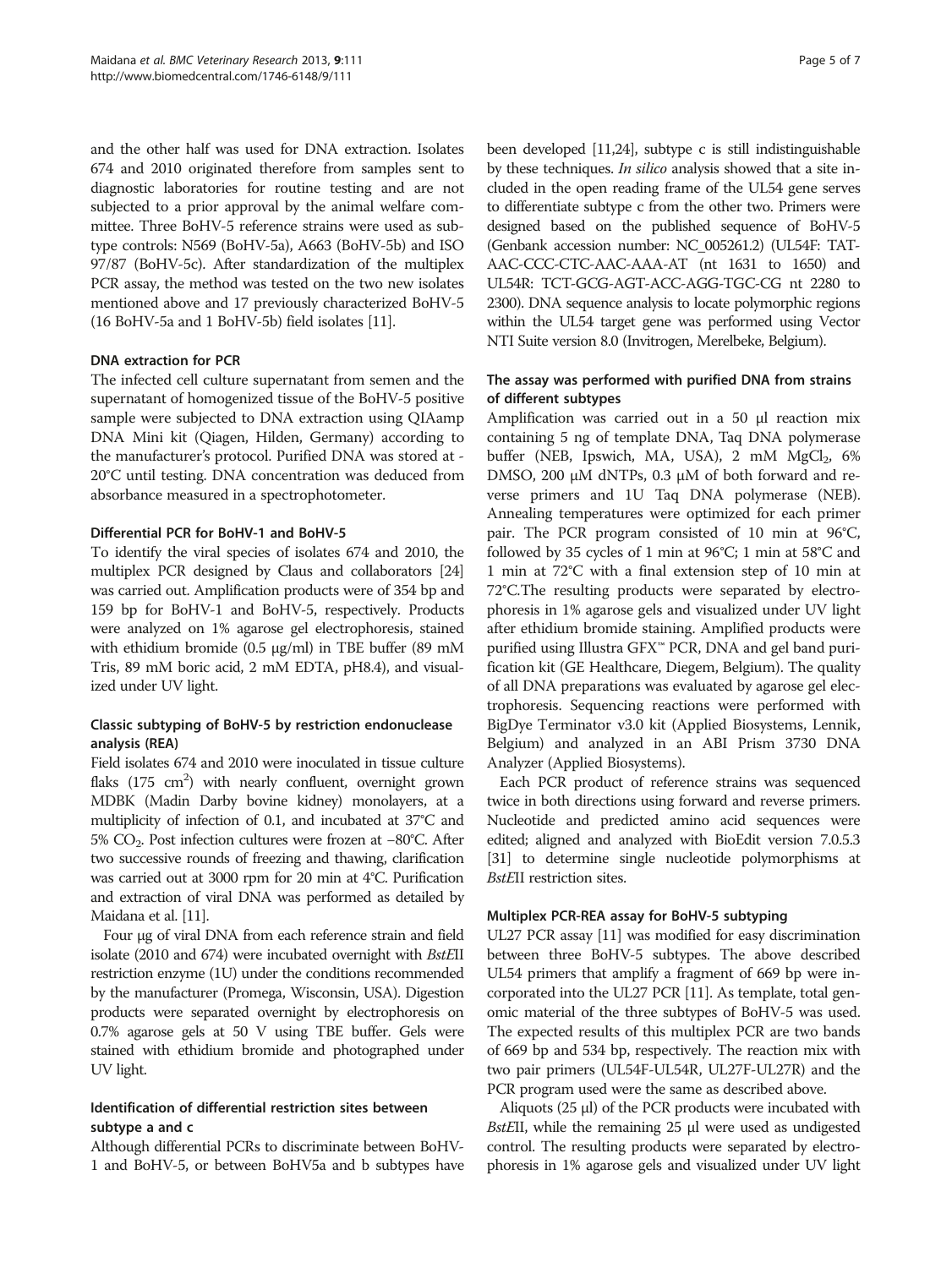<span id="page-5-0"></span>after ethidium bromide staining. The pattern of expected products before and after digestion is shown in Figure [3](#page-2-0).

The applicability of multiplex PCR-REA was demonstrated on reference strains corresponding to the 3 different subtypes of each BoHV-5 as well as on 17 previously characterized BoHV-5 fields isolates [11].

#### Sensitivity of the test

To evaluate the sensitivity of the multiplex PCR, 10-fold serial dilutions of DNA obtained from different types of samples (purified virus and infected tissue homogenates) were used as template. Then copy numbers were calculated based on mass estimations of the entire genome of BoHV-5 mass and of the DNA samples analyzed.

#### Competing interests

The authors declare that there are no competing interests.

#### Authors' contributions

SM and SR designed the experiments, analyzed the data and drafted the manuscript together. SM performed the experiments. FC, PR and BS kindly provided the reference strains. ET and AM participated in the interpretation of data and preparation of the manuscript draft. CM, DC and GD helped with virus amplification on cell cultures. All authors read and approved the final manuscript.

#### Acknowledgments

The authors wish to thank Mónica Florin-Christensen (INTA) and María Isabel Craig (INTA) for revising the manuscript and Matías Ottaviani for help in the figures design. This work was supported by Fonds de la Recherche Scientifique (FRS-FNRS, Belgium) and CONICET (Argentina). SM is a CONICET fellow. <sup>1</sup> Etienne Thiry and Sonia Alejandra Romera are co-last authors.

#### Author details

<sup>1</sup>Instituto de Virología, Centro de Investigaciones en Ciencias Veterinarias y, Agronómicas (CICVyA), Instituto de tecnología Agropecuaria (INTA), N. Repetto, y Los Reseros S/N, CC25, (B1712WAA), Castelar, Buenos Aires, Argentina. <sup>2</sup> Consejo Nacional de Investigaciones, Científicas y Tecnológicas (CONICET), Rivadavia 1917, (C1033AAJ), Ciudad Autónoma de Buenos Aires, Argentina. <sup>3</sup>Inmunología, Universidad del Salvador, Champagnat 1599-Ruta Panamericana-Km 54.5 Pilar, -B1630AHU-Provincia de Buenos Aires, Argentina. <sup>4</sup>Tecnovax SA, Luis Viale 2835, 1416, Ciudad Autónoma de Buenos Aires, Argentina. <sup>5</sup>Virology Laboratory, Department of Microbiology, Immunology and Parasitology, Institute of Basic Health Sciences, Federal University of Rio Grande do Sul (UFRGS), Av. Sarmento Leite 500, Porto Alegre 90050-170, Rio Grande do Sul (RS), Brazil. <sup>6</sup>Laboratório de Bioprocessos, Universidade Federal de Pelotas, Rua Gomes Carneiro, 1, 96010-610, Pelotas, Brasil. <sup>7</sup>Veterinary Virology and Animal Viral Diseases, Department of Infectious and Parasitic Diseases Faculty of Veterinary Medicine, University of Liège, Liège, Belgium.

#### Received: 21 January 2013 Accepted: 1 June 2013 Published: 4 June 2013

#### Reference

- 1. Del Medico Zajac MP, Ladelfa MF, Kotsias F, Muylkens B, Thiry J, Thiry E, Romera SA: Biology of bovine herpesvirus 5. Vet J 2010, 184:138-145.
- 2. Vogel FS, Caron L, Flores EF, Weiblen R, Winkelmann ER, Mayer SV, Bastos RG: Distribution of bovine herpesvirus type 5 DNA in the central nervous systems of latently, experimentally infected calves. J Clin Microbiol 2003, 41:4512–4520.
- 3. French EL: A specific virus encephalitis in calves: isolation and characterization of the causal agent. Aust Vet J 1962, 38:216-221.
- 4. D'Offay JM, Mock RE, Fulton RW: Isolation and characterization of encephalitic bovine herpesvirus type 1 isolates from cattle in North America. Am J Vet Res 1993, 54:534–539.
- 5. Moretti B, Orfei Z, Mondino G, Persechino A: [Isolation of the Infectious Bovine Rhinotracheitis (Ibr) Virus in Italy. (Preliminary Note). Nuovi Ann Ig Microb 1964, 15:18–22.
- Bartha A, Hajdu G, Aldasy P, Paczolay G: Occurrence of encephalitis caused by infectious bovine rhinotracheitis virus in calves in hungary. Acta Vet Acad Sci Hung 1969, 19:145–151.
- 7. Carrillo BJ, Ambrogi A, Schudel AA, Vazquez M, Dahme E, Pospischil A: Meningoencephalitis caused by IBR virus in calves in Argentina. Zbl Vet Med B J Vet Med 1983, 30:327–332.
- 8. Weiblen R, De Barros CS, Canabarro TF, Flores IE: Bovine meningoencephalitis from IBR virus. Vet Rec 1989, 124:666-667.
- 9. Roehe PM, Silva TC, Nardi NB, Oliveira LG, Rosa JCA: Differentiation between viruses of infectious bovine rhinotracheitis (BHV-1) and bovine encephalitis herpesvirus (BHV-5) with monoclonal antibodies. Pesq Vet Bras 1997, 17:41–44.
- 10. Rissi DR, Pierezan F, Silva MS, Flores EF, De Barros CS: Neurological disease in cattle in southern Brazil associated with Bovine herpesvirus infection. J Vet Diagn Invest 2008, 20:346-349.
- 11. Maidana SS, Ladelfa MF, Perez SE, Lomonaco PM, Del Medico Zajac MP, Odeon A, Blanco Viera J, Combessies G, Fondevila N, Palacios M, et al: Characterization of BoHV-5 field strains circulation and report of transient specific subtype of bovine herpesvirus 5 in Argentina. BMC Vet Res 2011, 7:8.
- 12. Thiry E, Muylkens B, Meurens F, Gogev S, Thiry J, Vanderplasschen A, Schynts F: Recombination in the alphaherpesvirus bovine herpesvirus 1. Vet Microbiol 2006, 113:171–177.
- 13. Cascio KE, Belknap EB, Schultheiss PC, Ames AD, Collins JK: Encephalitis induced by bovine herpesvirus 5 and protection by prior vaccination or infection with bovine herpesvirus 1. J Vet Diagn Invest 1999, 11:134–139.
- 14. Del Medico Zajac MP, Puntel M, Zamorano PI, Sadir AM, Romera SA: BHV-1 vaccine induces cross-protection against BHV-5 disease in cattle. Res Vet Sci 2006, 81:327–334.
- 15. Ashbaugh SE, Thompson KE, Belknap EB, Schultheiss PC, Chowdhury S, Collins JK: Specific detection of shedding and latency of bovine herpesvirus 1 and 5 using a nested polymerase chain reaction. J Vet Diagn Invest 1997, 9:387–394.
- 16. Meyer G, Lemaire M, Ros C, Belak K, Gabriel A, Cassart D, Coignoul F, Belak S, Thiry E: Comparative pathogenesis of acute and latent infections of calves with bovine herpesvirus types 1 and 5. Arch Virol 2001, 146:633–652.
- 17. Diallo IS, Corney BG, Rodwell BJ: Detection and differentiation of bovine herpesvirus 1 and 5 using a multiplex real-time polymerase chain reaction. J Virol Methods 2011, 175:46–52.
- 18. Oliveira MT, Campos FS, Dias MM, Velho FA, Freneau GE, Brito WM, Rijsewijk FA, Franco AC, Roehe PM: Detection of bovine herpesvirus 1 and 5 in semen from Brazilian bulls. Theriogenology 2011, 75:1139-1145.
- 19. Metzler AE, Matile H, Gassmann U, Engels M, Wyler R: European isolates of bovine herpesvirus 1: a comparison of restriction endonuclease sites, polypeptides, and reactivity with monoclonal antibodies. Arch Virol 1985, 85:57–69.
- 20. Keuser V, Schynts F, Detry B, Collard A, Robert B, Vanderplasschen A, Pastoret PP, Thiry E: Improved antigenic methods for differential diagnosis of bovine, caprine, and cervine alphaherpesviruses related to bovine herpesvirus 1. J Clin Microbiol 2004, 42:1228–1235.
- 21. Thiry J, Tempesta M, Camero M, Tarsitano E, Muylkens B, Meurens F, Thiry E, Buonavoglia C: Clinical protection against caprine herpesvirus 1 genital infection by intranasal administration of a live attenuated glycoprotein E negative bovine herpesvirus 1 vaccine. BMC Vet Res 2007, 3:33.
- 22. Ros C, Belak S: Studies of genetic relationships between bovine, caprine, cervine, and rangiferine alphaherpesviruses and improved molecular methods for virus detection and identification. J Clin Microbiol 1999, 37:1247–1253.
- 23. Alegre M, Nanni M, Fondevila N: Development of a multiplex polymerase chain reaction for the differentiation of bovine herpesvirus-1 and −5. J Vet Med 2001, 48:613-621.
- 24. Claus MP, Alfieri AF, Folgueras-Flatschart AV, Wosiacki SR, Medici KC, Alfieri AA: Rapid detection and differentiation of bovine herpesvirus 1 and 5 glycoprotein C gene in clinical specimens by multiplex-PCR. J Virol Methods 2005, 128:183–188.
- 25. Thiry J, Widen F, Gregoire F, Linden A, Belak S, Thiry E: Isolation and characterisation of a ruminant alphaherpesvirus closely related to bovine herpesvirus 1 in a free-ranging red deer. BMC Vet Res 2007, 3:26.